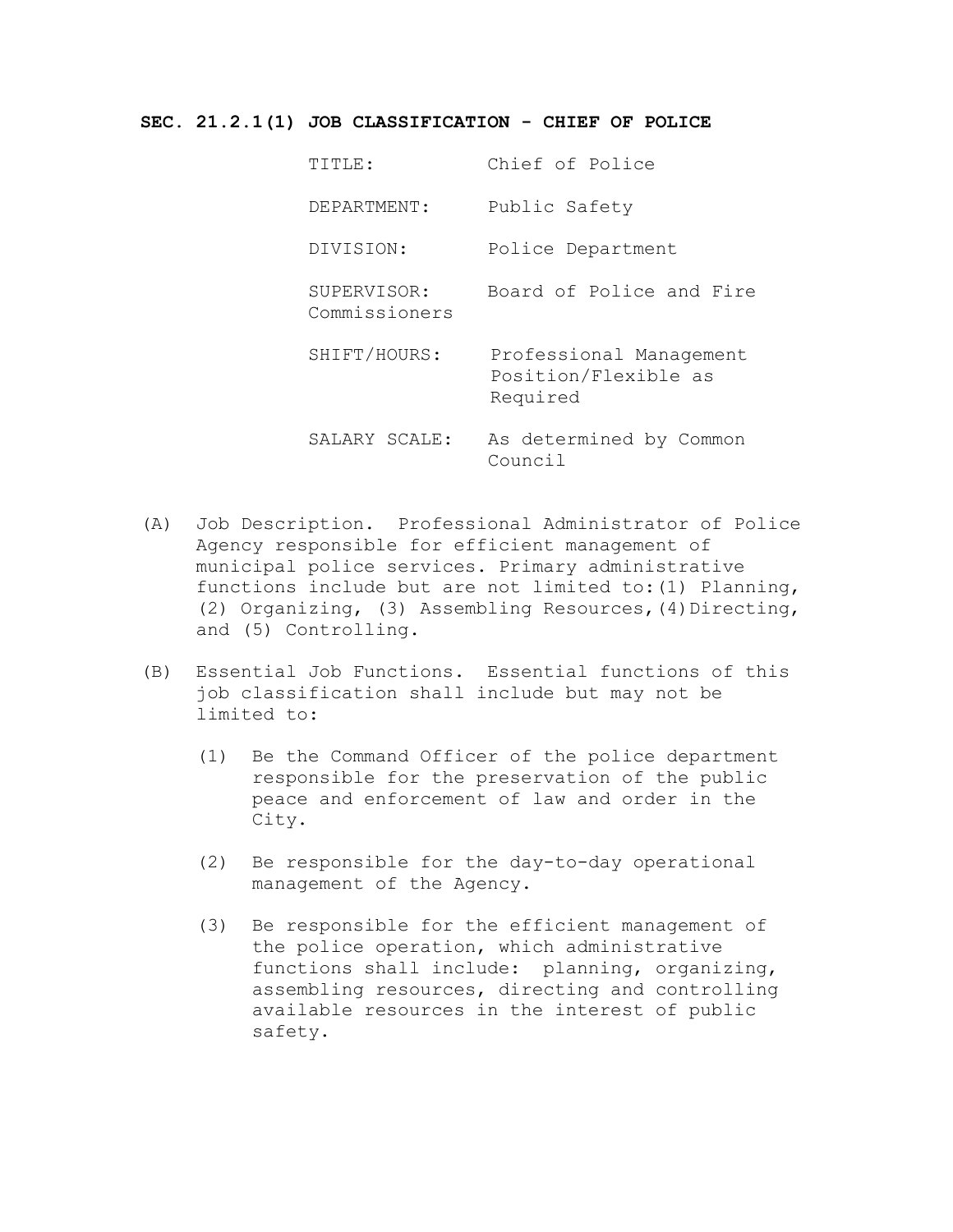- (4) Be responsible in cooperation with the Board of Police and Fire Commissioners for certain administrative functions including: research and planning, development of policy and procedure, personnel management and development and budget control.
- (5) Have authority to authorize expenditures within Common Council approved budgetary accounts.
- (C) Marginal Functions Of The Job. Marginal functions of this job classification may include but shall not be limited to:
	- (1) Serve as a coordinator and liaison agent between the police department, Board of Police and Fire Commissioners, Mayor, Common Council, and its several boards and commissions as well as the media and general public with respect to matters of public safety interest.
	- (2) Ensures compliance with governmental mandates and regulations related to policy, personnel and safety requirements with respect to facilities, equipment, and training standards.
	- (3) Development of programs and allocation of Agency resources in cooperation with other municipal or governmental entities, City departments or organizations to resolve police related community problems.
- (D) Qualifications.
	- (1) Goal oriented professional administrator demonstrates police leadership capability.
	- (2) Demonstrates responsible supervisory skills.
	- (3) Demonstrates intelligence with ability to understand theoretical concepts as they relate to the organizational position with the ability to create abstract plans and to develop objectives.
	- (4) Involves a high degree of abstract manipulation of data and the ability to comprehend and maximize available technology.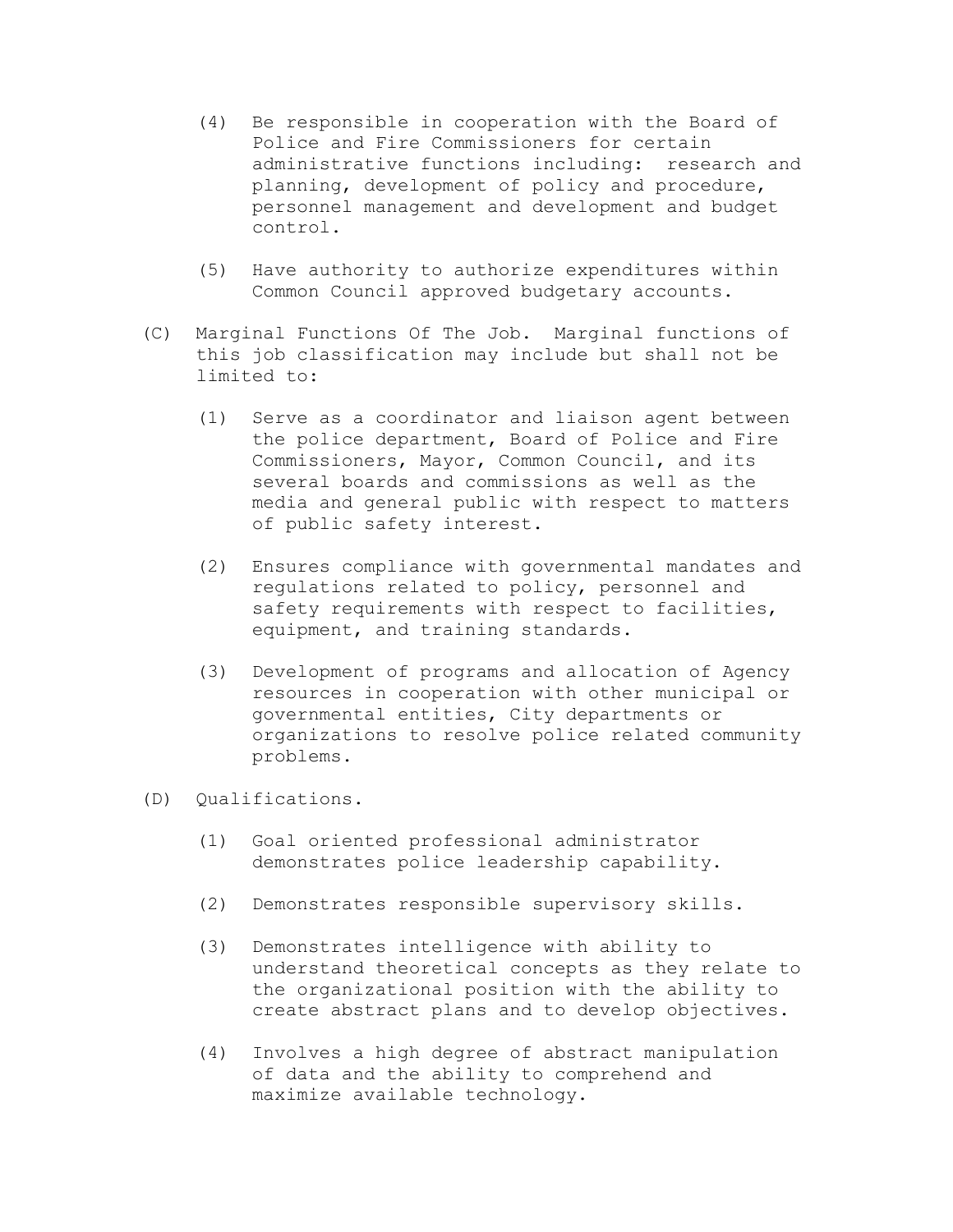- (5) Must demonstrate proficient verbal and written communication skills with the ability to resolve conflicting pressures.
- (6) Professional management skills include, but are not limited to:
	- a. Organizing Agency personnel and functions.
	- b. Budgeting and fiscal management.
	- c. Establishing and communicating objectives and priorities.
	- d. Coordinating Agency activity with other organizations.
	- e. Communicating with all levels within the Agency.
	- f. Relating to the community.
	- g. Developing subordinates into an effective team.
	- h. Motivation of personnel toward Agency objectives.
	- i. Resolving employee relations problems.
	- j. Administration of internal discipline.
- (E) Desirable Training And Experience.
	- (1) Criminal Justice or related field degree preferred.
	- (2) Responsible professional law enforcement management and supervisory experience or any equivalent combination of education, training, and work experience which demonstrates capability to successfully perform in areas of position required knowledge, skills, and abilities.
- (F) Supervision. Responsible for the supervision of the police Agency under the direction of the Board of Police and Fire Commissioners.
- (G) Authority And Powers.
	- (1) The Chief of Police shall be entitled to the power and authority and subject to the provisions and responsibilities prescribed by Sec. 62.13., Wis. Stats., and the Berlin Municipal Code of Ordinances.